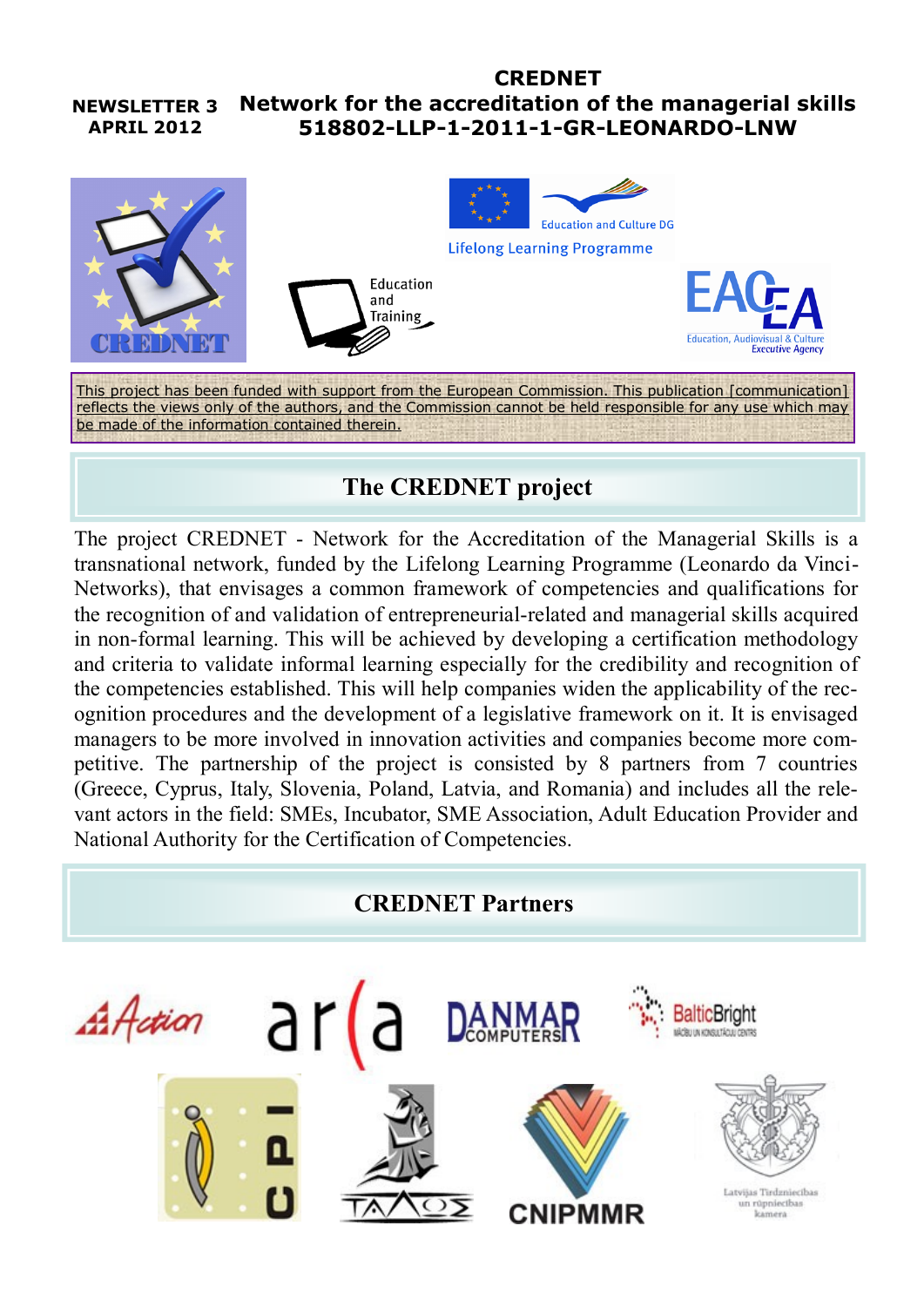### **Methodology for the accreditation of managerial skills**

The CREDNET project is going to develop a methodology for the accreditation of the soft skills of the managers as well as a self evaluation tool where the managers are going to be able to evaluate their soft skills. The project is going to focus on the evaluation of the soft skills of the managers which were identified in the framework of the previous project EMME- European Management Model Empowerment (LLP/LDV/TOI/08/IT/506). These skills are divided in three large categories: Design Skills, Behavioral Skills and Leading Skills. In the category of Design Skills, the managerial skills that are going to be evaluated are the following: Logical / analytical and synthesizing skills, Insight and creativity skills, problem solving skills and learning skills. In the category of the Behavioral Skills, the focus is going to be given on the following skills: Capacity for personal relationships, Capacity for autonomy, Communication skills, Negotiation skills and Flexibility. Finally, regarding the leading skills the project is going to evaluate the following skills, Leadership, Decision-making, Risk-oriented / Entrepreneurial skills, Integration skills, Holistic view and Time perspective (strategic view).

### **Self-evaluation Tool**

Training material is also going to be developed as part of the CREDNET project. The training material will be online and suitable for e- learning. The learning content will be available for all the 16 skills that have been identified by the EMME project. In some cases, the 16 skills are going to be further analysed to sub- categories for reasons of more clarity. The learning content is going to valorize already existing material but also new material that will be developed exclusively for the purposes of the CREDNET project. The main purpose of the training content is to facilitate the managers to develop their skills and competencies in which they are weak. The identification of this weakness can be made through the self evaluation tool. The training material is going to be available in all the languages of the partnership (Greek, Latvian, Slovenian, Romanian, Polish, Italian) and English.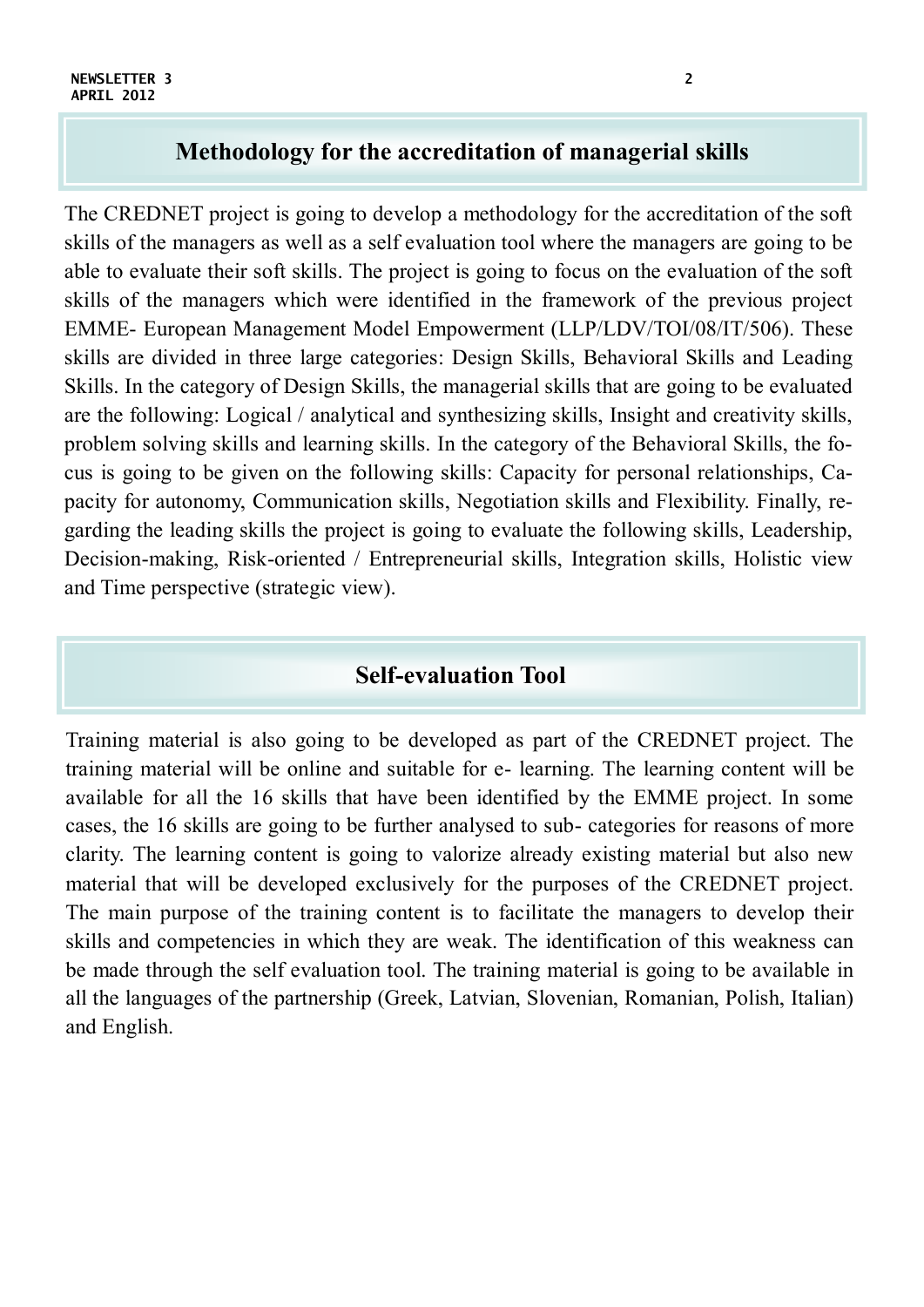### **Self-evaluation tool**

CREDNET project is developing a self-evaluation tool in order to facilitate the managers to identify the skills in which they are strong and the skills in which they need improvement. For the latter, training material is going to be proposed which will facilitate their development. The tool is going to be online, fully automatic and available for all the managers that will want to use it. CREDNET is going to use for the self evaluation tool an adapted version of the standards of the International Project Management Association. Behavioral patterns are going to be set for each one of the 16 skills identified in the framework of the EMME project (analysed in page 1 of the current newsletter) and the managers are going to be able to rate them from 1 to 5. Specific explanations are going to be given in order to define the upper and the lower edges of the scale for each behavioral pattern. Also, a color scale (green- red color) is going to be used in order to identify how skilled is the manager in one specific skills. If he scores more than 50% of the total points he owns the skills. From 60%- 80% s/he is skilled and from 80%-100% fully skilled. The self evaluation tool is expected to be ready by the beginning of autumn 2013. For further information, please visit the project's website [www.crednetmanager.eu](http://www.crednetmanager.eu)

## **CREDNET project meeting in Cyprus**

On the 14th and 15th of March 2013, the 3rd transnational meeting of the project was organized in Nicosia, Cyprus. During this meeting, the partners had the chance to discuss

conclusions of the stakeholder's workshops that were conducted by the partners in all partner countries.

The results of the workshops in each country were discussed in order to provide useful feedback on the methodology of the accreditation of the certification process. Also, during this meeting, the partners had the chance to discuss relevant issues of the development of the web tools, the self-evaluation tool and the training contents.